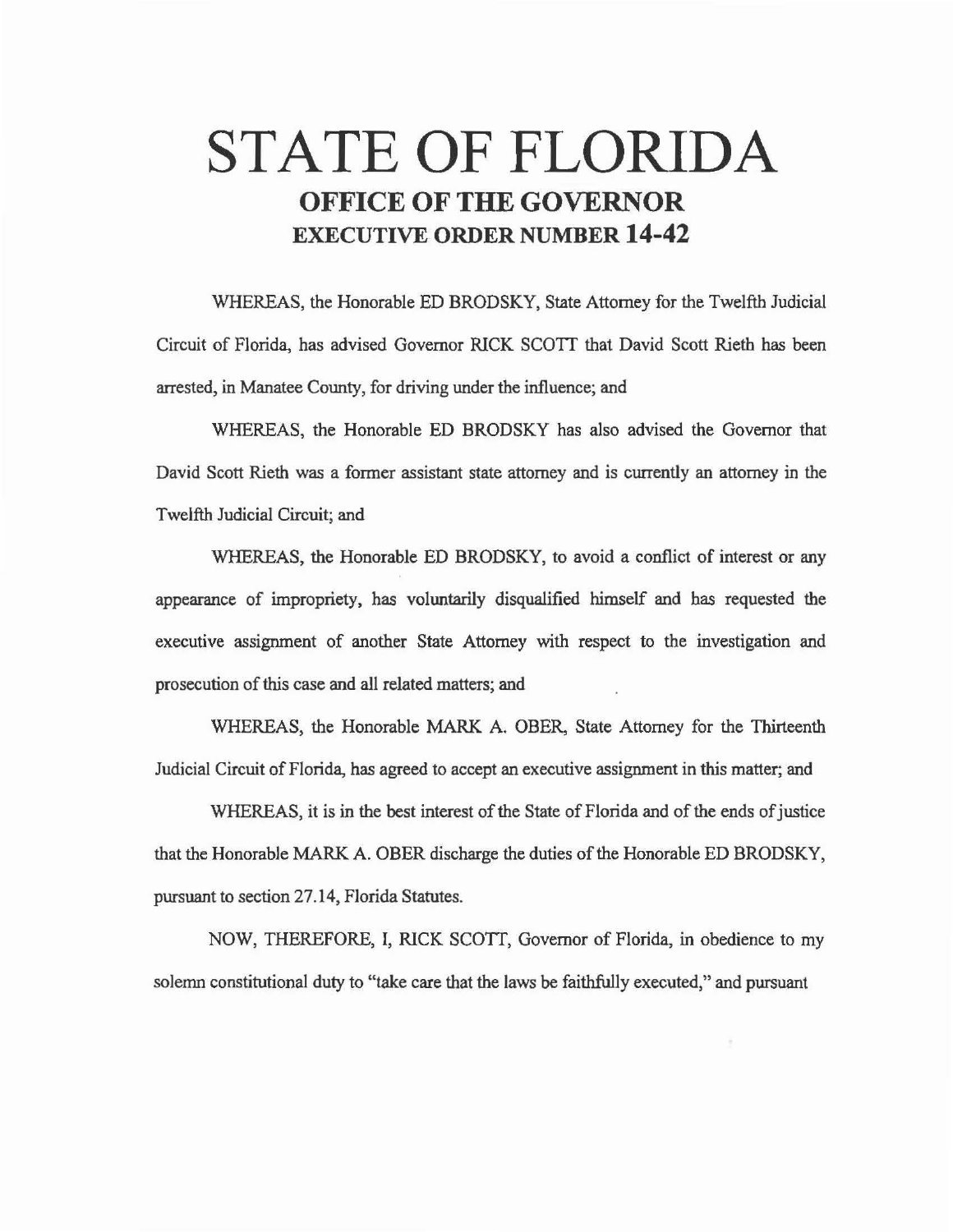to the Constitution and laws of the State of Florida, issue the following Executive Order, effective immediately:

## Section 1.

The Honorable MARK A. OBER, State Attorney for the Thirteenth Judicial Circuit of Florida, referred to as the "Assigned State Attorney," is assigned to discharge the duties of the Honorable ED BRODSKY, State Attorney for the Twelfth Judicial Circuit of Florida, as they relate to the investigation, prosecution and all matters related to David Scott Rieth. Section 2.

The Assigned State Attorney or one or more Assistant State Attorneys and Investigators, who have been designated by the Assigned State Attorney, shall proceed immediately to the Twelfth Judicial Circuit of Florida, and are vested with the authority to perform the duties prescribed herein.

Section 3.

All residents of the Twelfth Judicial Circuit are requested, and all public officials are directed, to cooperate and render whatever assistance is necessary to the Assigned State Attorney, so that justice may be served.

Section 4.

The period of this Executive Assignment shall be for one (1) year, to and including February 10, 2015.